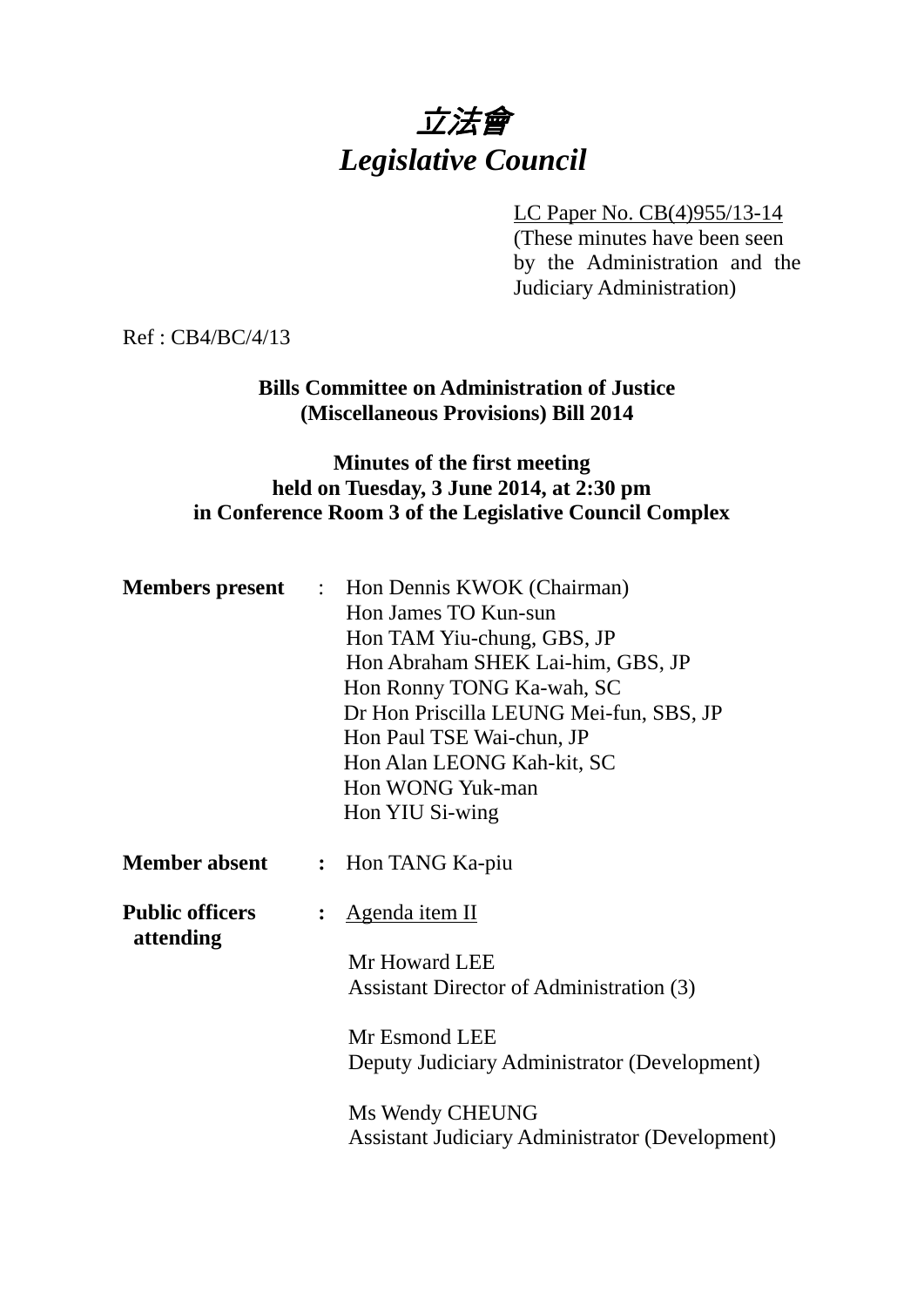Miss Elaine NG Senior Government Counsel Department of Justice

Mr Henry CHAN Government Counsel Department of Justice

**Clerk in attendance :** Ms YUE Tin-po Chief Council Secretary (4)3

**Staff in attendance :** Mr YICK Wing-kin Assistant Legal Adviser 8

> Mr Joey LO Senior Council Secretary (4)3

Miss Mandy NG Council Secretary (4)3

#### Action

## **I. Election of Chairman**

Mr Dennis KWOK was elected Chairman of the Bills Committee.

#### **II. Meeting with the Administration and the Judiciary Administration**

| (LC Paper No. CB(3)582/13-14 | -- The Bill                                                                                                                                                |  |          |  |
|------------------------------|------------------------------------------------------------------------------------------------------------------------------------------------------------|--|----------|--|
| File Ref.: SC/CR/2/1/65 PT11 | -- Legislative Council Brief<br>issued by the Administration<br>Wing of the Chief Secretary<br>for Administration's Office and<br>Judiciary Administration |  |          |  |
| LC Paper No. LS51/13-14      | -- Legal Service<br>Report                                                                                                                                 |  | Division |  |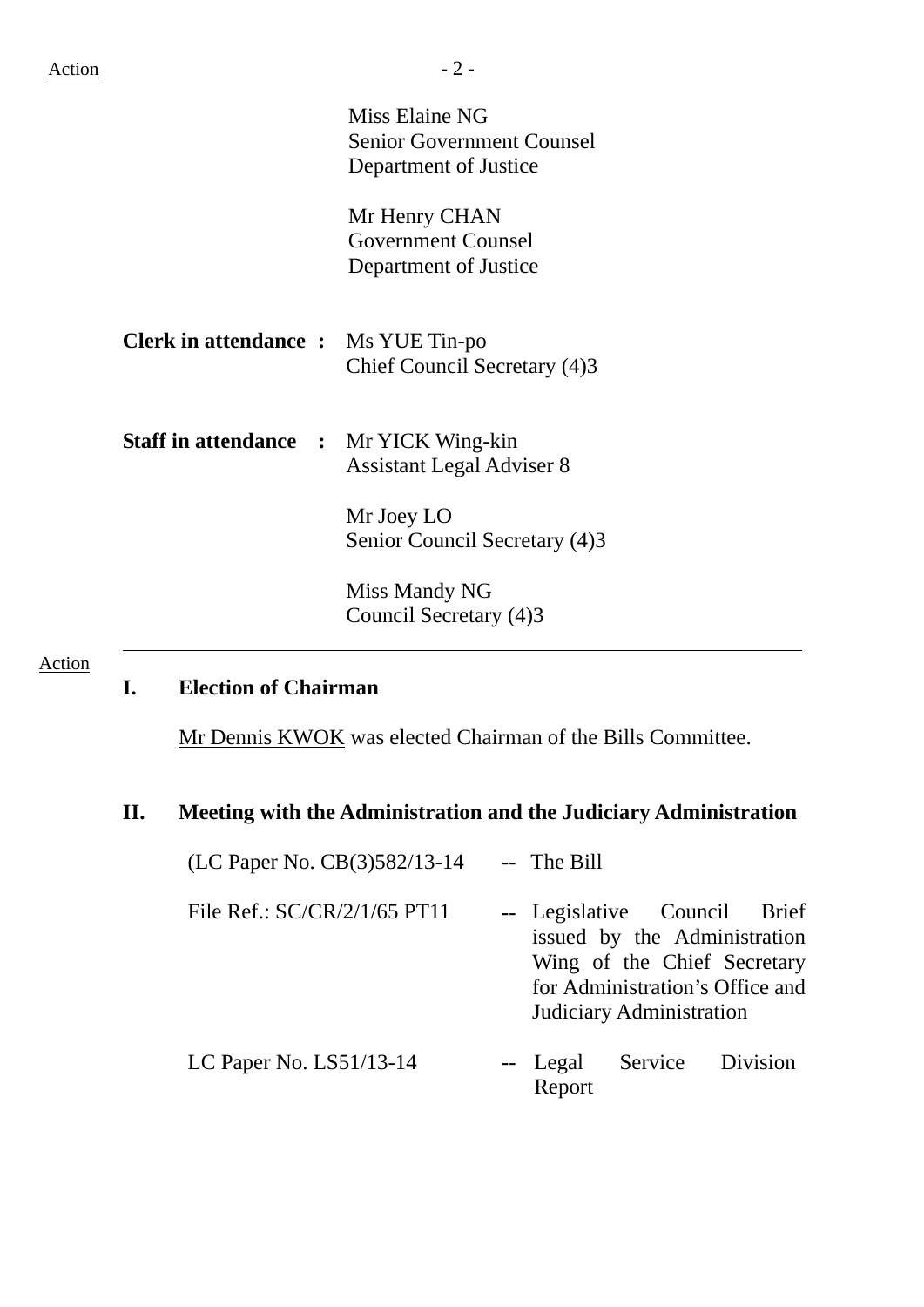| LC Paper No. $CB(4)690/13-14(02)$ -- Marked-up copy of the Bill |                               |  |  |
|-----------------------------------------------------------------|-------------------------------|--|--|
|                                                                 | prepared by the Legal Service |  |  |
|                                                                 | Division (Restricted to       |  |  |
|                                                                 | members)                      |  |  |
|                                                                 |                               |  |  |

LC Paper No. CB(4)690/13-14(04) **--** Assistant Legal Adviser's letter dated 23 May 2014 to the Administration)

# Discussion

2. The Bills Committee deliberated (Index of proceedings attached at **Appendix**).

Follow-up actions to be taken by the Administration and the Judiciary Administration

3. The Judiciary Administration was requested to provide updated statistics on the following:

- (a) successful and unsuccessful rates of as of right appeals disposed of in the Court of Final Appeal ("CFA") filed since July 1997;
- (b) number of substantive appeals (including as of right appeals) disposed of in the CFA since July 1997; and
- (c) leave applications disposed of in the CFA since July 1997.

4. The Judiciary Administration was requested to provide information on the factors that might be considered by the Judges under the "or otherwise" provision in section 22(1)(b) of the Hong Kong Court of Final Appeal Ordinance (Cap. 484), and whether the CFA had explained what such factors were in any precedent cases.

5. The Judiciary Administration was also requested to consider incorporating amendments to the Criminal Procedure Ordinance (Cap. 221) to strengthen privacy protection for victims and witnesses in fear in sexual offence cases, such as allowing the use of screen to shield victims and witnesses in fear from the accused while testifying in court.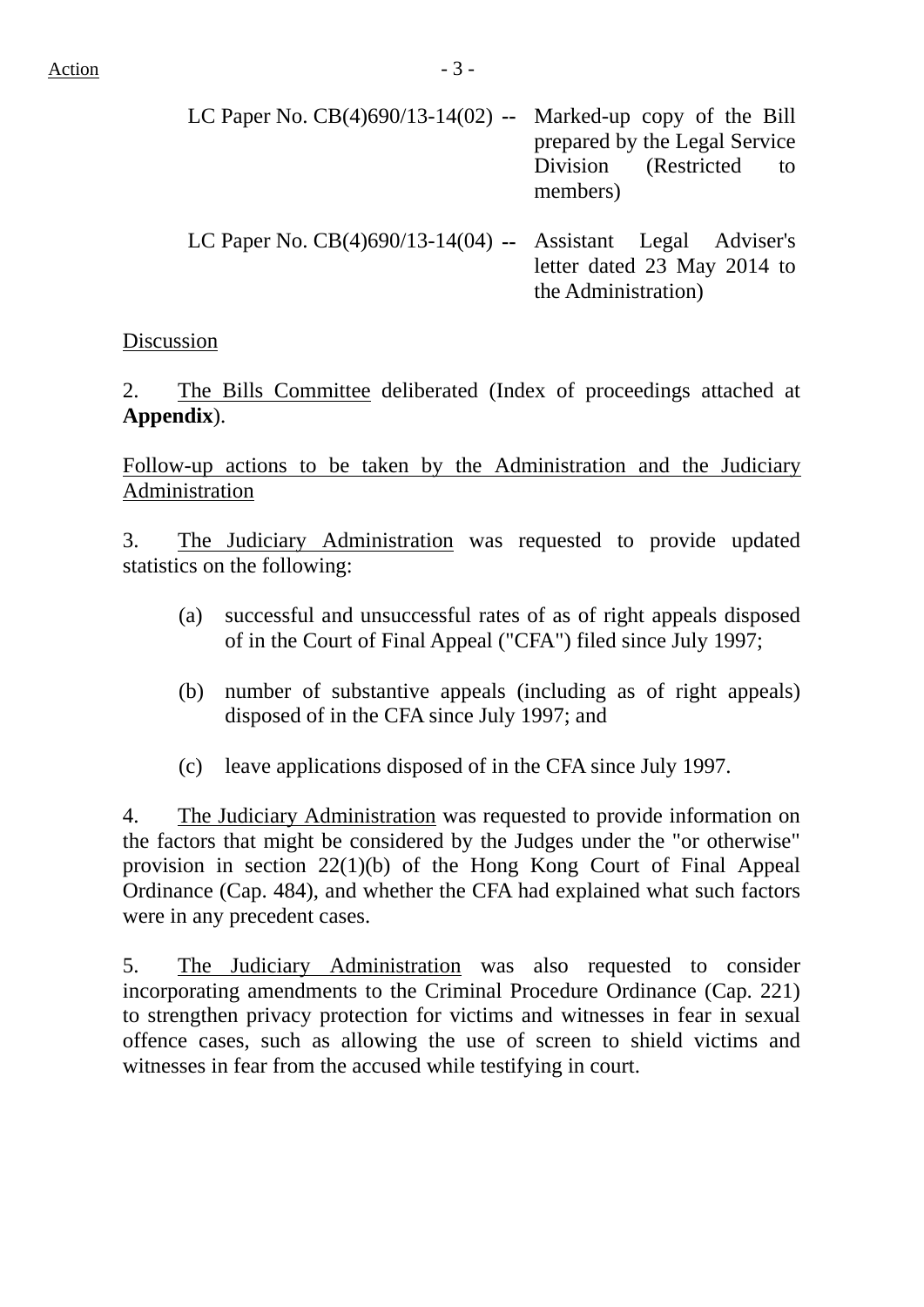# **III. Any other business**

6. The Chairman advised that the next meeting would be scheduled upon receipt of the requisite information provided by the Administration and the Judiciary Administration.

(*Post-meeting note:* With the concurrence of the Chairman, the next meeting was scheduled to be held on 24 July 2014.)

7. There being no other business, the meeting ended at 4:05 pm.

Council Business Division 4 Legislative Council Secretariat 22 July 2014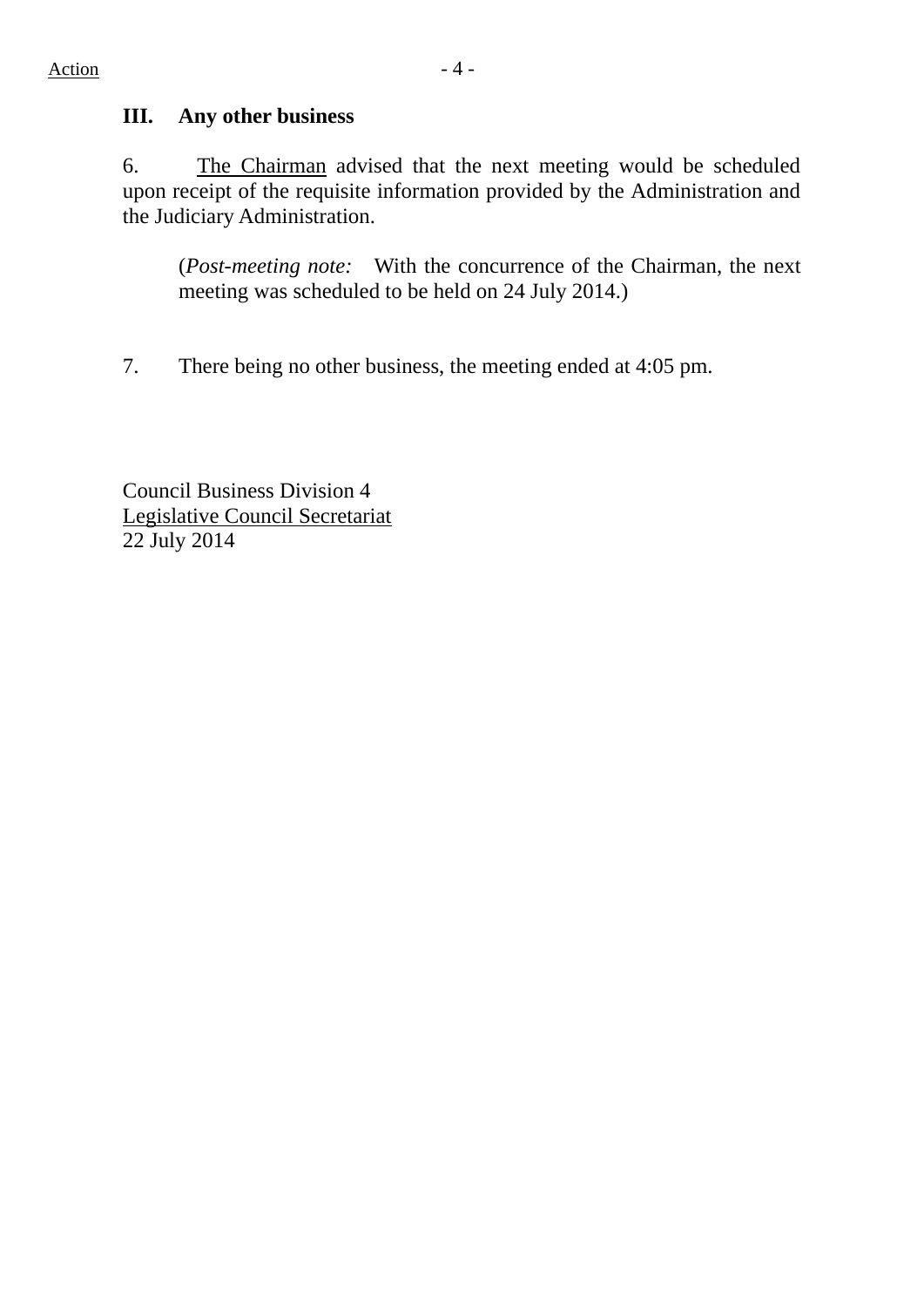#### **Proceedings of the first meeting of Bills Committee on Administration of Justice (Miscellaneous Provisions) Bill 2014 on Tuesday, 3 June 2014, at 2:30 pm in Conference Room 3 of the Legislative Council Complex**

| <b>Time</b><br>marker  | <b>Speaker</b>                                                            | Subject(s)                                                                                                                                                                                                                                                                                                                                                                                                                                                                                                                                                                                                                                                                                                                                                                                                                                                                                                                                                                                                                                                                                                                                                                                                                                                                                                                                                                                                                                                                                                                                                                                                                                                           | <b>Action</b><br>required                                                                                        |  |  |
|------------------------|---------------------------------------------------------------------------|----------------------------------------------------------------------------------------------------------------------------------------------------------------------------------------------------------------------------------------------------------------------------------------------------------------------------------------------------------------------------------------------------------------------------------------------------------------------------------------------------------------------------------------------------------------------------------------------------------------------------------------------------------------------------------------------------------------------------------------------------------------------------------------------------------------------------------------------------------------------------------------------------------------------------------------------------------------------------------------------------------------------------------------------------------------------------------------------------------------------------------------------------------------------------------------------------------------------------------------------------------------------------------------------------------------------------------------------------------------------------------------------------------------------------------------------------------------------------------------------------------------------------------------------------------------------------------------------------------------------------------------------------------------------|------------------------------------------------------------------------------------------------------------------|--|--|
|                        | <b>Agenda item I – Election of Chairman</b>                               |                                                                                                                                                                                                                                                                                                                                                                                                                                                                                                                                                                                                                                                                                                                                                                                                                                                                                                                                                                                                                                                                                                                                                                                                                                                                                                                                                                                                                                                                                                                                                                                                                                                                      |                                                                                                                  |  |  |
| $000058 -$<br>000154   | Mr James TO Kun-sun<br>Mr Ronny TONG<br>Mr WONG Yuk-man<br>Mr Dennis KWOK | <b>Election of Chairman</b>                                                                                                                                                                                                                                                                                                                                                                                                                                                                                                                                                                                                                                                                                                                                                                                                                                                                                                                                                                                                                                                                                                                                                                                                                                                                                                                                                                                                                                                                                                                                                                                                                                          |                                                                                                                  |  |  |
|                        |                                                                           | Agenda item II – Meeting with the Administration and the Judiciary Administration                                                                                                                                                                                                                                                                                                                                                                                                                                                                                                                                                                                                                                                                                                                                                                                                                                                                                                                                                                                                                                                                                                                                                                                                                                                                                                                                                                                                                                                                                                                                                                                    |                                                                                                                  |  |  |
| $000300 -$<br>000739   | Chairman<br>Judiciary Administration                                      | Briefing by the Judiciary Administration                                                                                                                                                                                                                                                                                                                                                                                                                                                                                                                                                                                                                                                                                                                                                                                                                                                                                                                                                                                                                                                                                                                                                                                                                                                                                                                                                                                                                                                                                                                                                                                                                             |                                                                                                                  |  |  |
| $0000740 -$<br>0001444 | Chairman<br>Mr Ronny TONG<br>Judiciary Administration                     | Mr Ronny TONG expressed concern about the<br>amendments to the Hong Kong Court of Final<br>Appeal Ordinance ("HKCFAO") (Cap. 484) on the<br>abolition of as of right appeal mechanism for civil<br>cases to the Court of Final Appeal ("CFA").<br>Referring that appeals to the CFA would only be<br>allowed if the question involved was of great<br>general or public importance under section $22(1)(b)$<br>of HKCFAO, Mr TONG opined that the existing<br>requirement under that subsection posed a high<br>threshold to the leave for appeal applicants. He<br>also opined that if the as of right appeal mechanism<br>was to be abolished, the factors that might be<br>considered by the Judges under the "or otherwise"<br>provision in section $22(1)(b)$ should be spelt out<br>clearly in the HKCFAO. In practice, the CFA<br>would only grant leave when there was "perceived<br>grave injustice".<br>The Judiciary Administration pointed out that the<br>CFA did not operate as a second court of appeal<br>operating on the same basis as the Court of Appeal<br>of the High Court. Linking a right of appeal to an<br>arbitrary financial limit was objectionable as a<br>matter of principle. The abolition of the as of<br>right appeal mechanism would not prevent litigants<br>from applying for leave to appeal under the existing<br>procedures and the CFA would hear meritorious<br>appeals. Following the proposed abolition of the<br>as of right appeal mechanism, all appeals in civil<br>matters to the CFA would be subject to<br>discretionary leave. All such appeals should be<br>heard by the CFA only if the question involved in | The Judiciary<br>Administration<br>to follow up as<br>paragraph<br>per<br>$3(a)$ to (c) and 4<br>of the minutes. |  |  |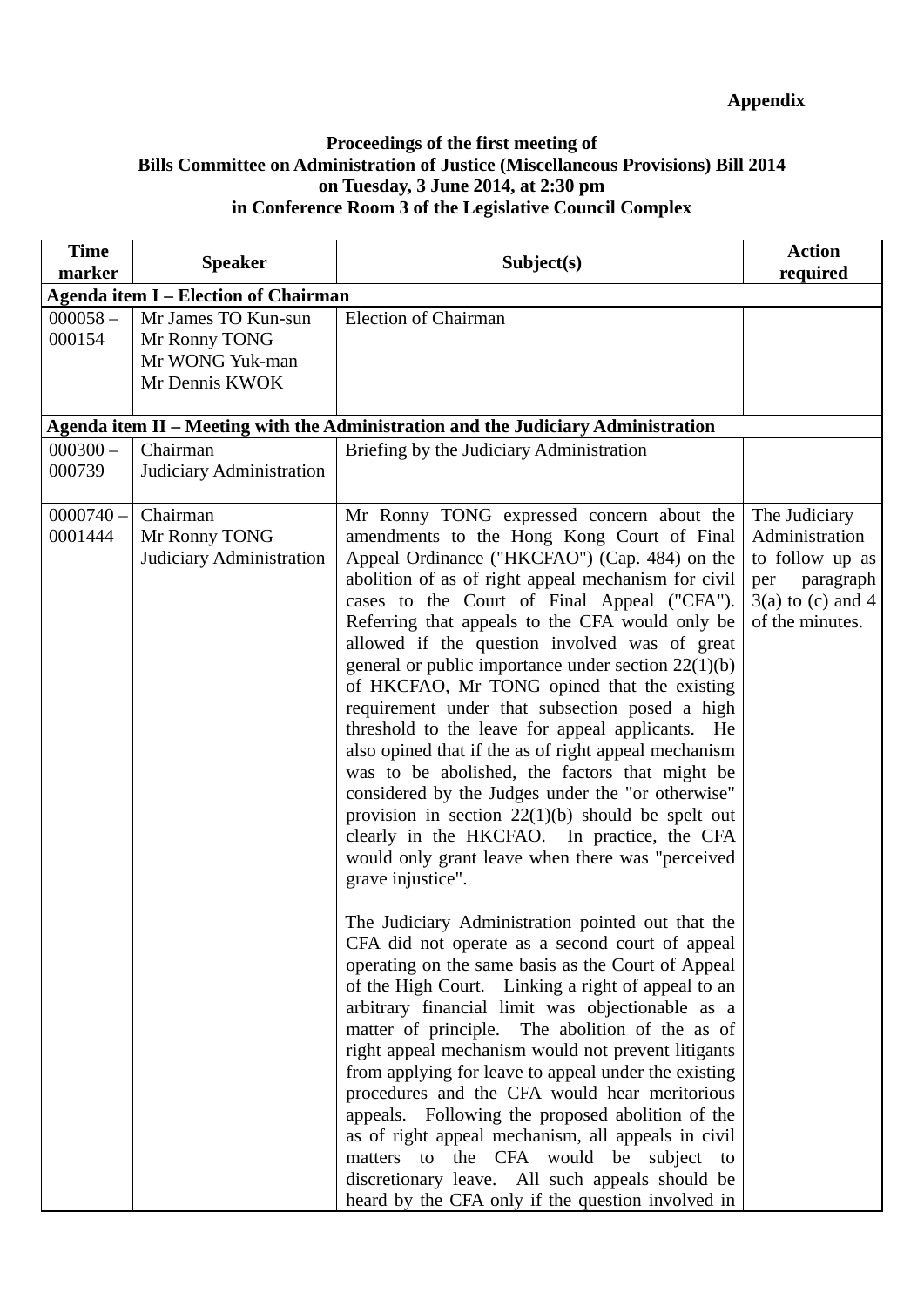| <b>Time</b><br>marker | <b>Speaker</b>                                                                                | Subject(s)                                                                                                                                                                                                                                                                                                                                                                                                                                                                                                                                                                                                                                                                                                                                                                                                                                                                                                                                                                                                                                                                                                                                                                                                                                                                                                                       | <b>Action</b><br>required |
|-----------------------|-----------------------------------------------------------------------------------------------|----------------------------------------------------------------------------------------------------------------------------------------------------------------------------------------------------------------------------------------------------------------------------------------------------------------------------------------------------------------------------------------------------------------------------------------------------------------------------------------------------------------------------------------------------------------------------------------------------------------------------------------------------------------------------------------------------------------------------------------------------------------------------------------------------------------------------------------------------------------------------------------------------------------------------------------------------------------------------------------------------------------------------------------------------------------------------------------------------------------------------------------------------------------------------------------------------------------------------------------------------------------------------------------------------------------------------------|---------------------------|
|                       |                                                                                               | the appeal was one which, by reason of its great<br>general or public importance, or otherwise, ought to<br>be submitted to the CFA for decision.<br>The<br>Judiciary Administration stressed that whilst the<br>CFA primarily dealt with questions of "great"<br>general or public importance", the "or otherwise"<br>limb would also be taken into consideration.                                                                                                                                                                                                                                                                                                                                                                                                                                                                                                                                                                                                                                                                                                                                                                                                                                                                                                                                                              |                           |
| $001445 -$<br>002844  | Chairman<br>Mr YIU Si-wing<br>Mr Ronny TONG<br>Dr Priscilla LEUNG<br>Judiciary Administration | Discussion on the inadequacies of the situation<br>where the CFA was prevented by unmeritorious<br>appeals from hearing in good time genuine and<br>much more meritorious appeals.<br>In response to Mr YIU Si-wing's enquiry about the<br>statistics on the extent of the delays caused by<br>unmeritorious appeals, the Judiciary Administration<br>advised that statistics on delays were<br>not<br>maintained as it was difficult to define or quantify<br>delays. As a matter of principle, delays were<br>unfair to not only the successful parties in litigation<br>of a particular appeal case, but also litigants in other<br>cases who had deserving causes before the CFA.                                                                                                                                                                                                                                                                                                                                                                                                                                                                                                                                                                                                                                            |                           |
| $002845 -$<br>004008  | Chairman<br>Mr WONG Yuk-man<br>Judiciary Administration                                       | Mr WONG Yuk-man enquired about the factors to<br>be considered by District Judges when deciding<br>whether they should deliver the reasons for the<br>verdict orally or in writing under the new section<br>80(2) of the District Court Ordinance (Cap. 336).<br>The Judiciary Administration advised that District<br>Judges would give due consideration to such factors<br>as the likely duration needed for the oral delivery,<br>the complexity of a case, availability of legal<br>representation and background of the parties<br>concerned. The Judiciary did not consider it<br>appropriate to spell out such factors in the Bill.<br>A<br>District Judge would still have the discretion to<br>orally deliver the reasons for a verdict.<br>Mr WONG also noted that of the 27 civil cases<br>filed in the CFA in 2012, six of them were as of<br>right appeals. Of these six as of right appeals, two<br>(i.e. 33%) were successful. Mr WONG further<br>noted that the number of leave applications for<br>criminal and civil appeals allowed by the CFA from<br>2008 to 2012 only constituted a small percentage of<br>leave applications disposed of in the CFA during<br>the same period, i.e. from 12% to 28%.<br>Mr<br>WONG expressed serious reservation on the<br>abolition of the as of right appeal mechanism |                           |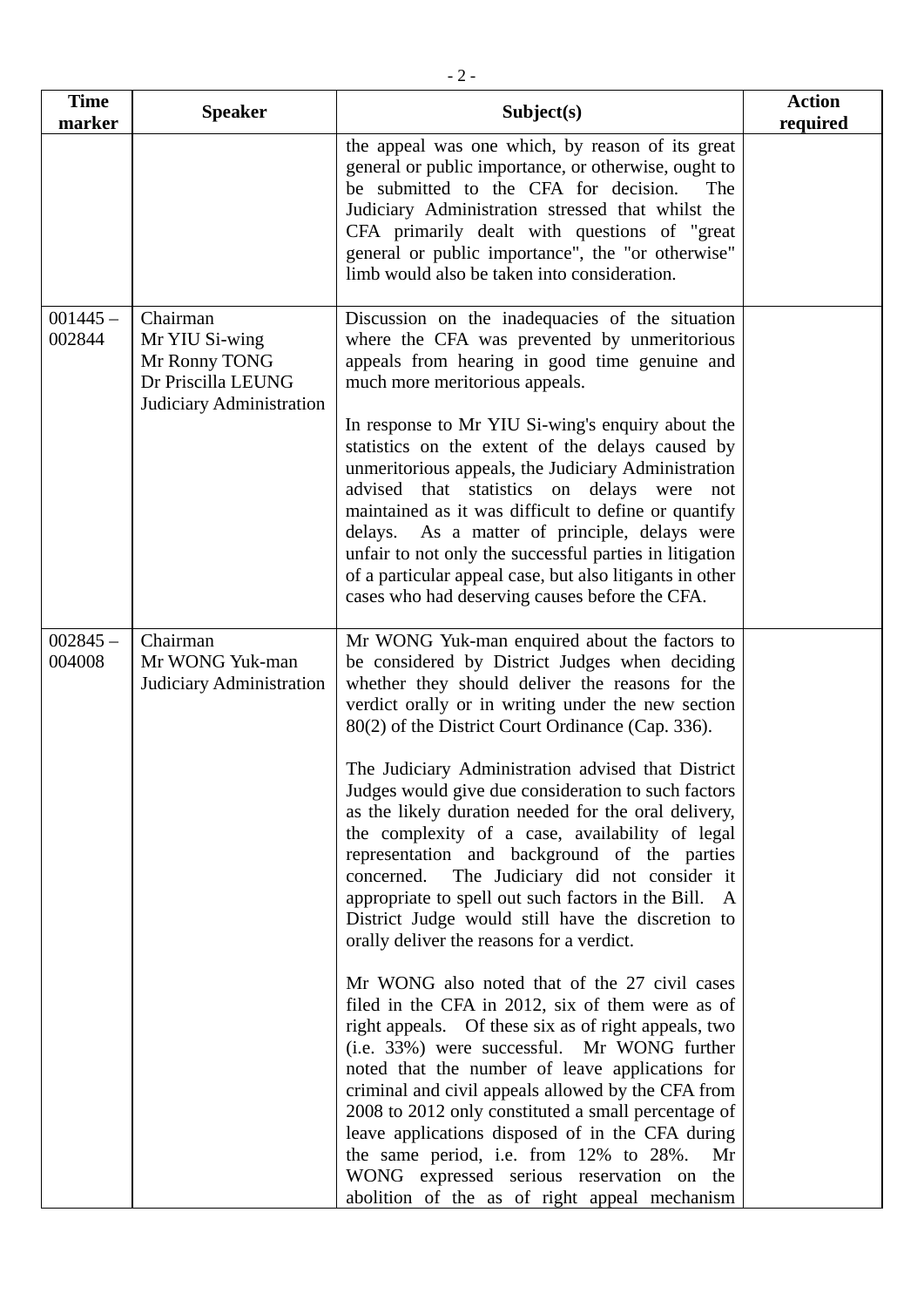| <b>Time</b><br>marker | <b>Speaker</b>                                                                              | Subject(s)                                                                                                                                                                                                                                                                                                                                                                                                                                                                                                                                                                                                                                                                                                                                                                                                                                                                                                                                                                                                                                                                                                                                                                                       | <b>Action</b><br>required |
|-----------------------|---------------------------------------------------------------------------------------------|--------------------------------------------------------------------------------------------------------------------------------------------------------------------------------------------------------------------------------------------------------------------------------------------------------------------------------------------------------------------------------------------------------------------------------------------------------------------------------------------------------------------------------------------------------------------------------------------------------------------------------------------------------------------------------------------------------------------------------------------------------------------------------------------------------------------------------------------------------------------------------------------------------------------------------------------------------------------------------------------------------------------------------------------------------------------------------------------------------------------------------------------------------------------------------------------------|---------------------------|
|                       |                                                                                             | simply because of the low success rate of such<br>appeal cases and to alleviate the workload of the<br>CFA.<br>He considered that more substantial<br>justifications should be given to support the<br>abolition of the as of right mechanism.                                                                                                                                                                                                                                                                                                                                                                                                                                                                                                                                                                                                                                                                                                                                                                                                                                                                                                                                                   |                           |
|                       |                                                                                             | The Judiciary Administration advised that the<br>abolition of the as of right appeal mechanism was<br>not tantamount to deprivation of the right to appeal.<br>It only meant the appellant had to apply to the CFA<br>for leave to appeal. In other comparable common<br>law jurisdictions, there was no automatic right of<br>appeal. The abolition was not aimed at alleviating<br>the workload of the CFA.                                                                                                                                                                                                                                                                                                                                                                                                                                                                                                                                                                                                                                                                                                                                                                                    |                           |
| $004009 -$<br>005850  | Chairman<br>Mr YIU Si-wing<br>Mr TAM Yiu-chung<br>Mr Ronny TONG<br>Judiciary Administration | Mr YIU Si-wing opined that amending section 80<br>of the District Court Ordinance to dispense with the<br>requirement for a District Judge to orally deliver the<br>reasons for the verdict and any sentence might<br>provide too much discretionary power to the<br>District Judge in this respect. The District Judge<br>should be required at least to provide a gist of the<br>reasons for the verdict depending on the word count<br>Mr Ronny TONG and the<br>of the verdict.<br>Chairman shared a similar view and said that the<br>CFA already had similar arrangements for the<br>provision of a gist.<br>The Judiciary Administration advised that the<br>proposed amendment would allow the Judges the<br>flexibility to hand down the reasons for the verdict<br>in writing in appropriate cases to save the legal<br>costs of the litigating parties and court resources.<br>The provision of a press summary for each<br>judgment of the CFA was to facilitate the media's<br>reporting on such judgment.<br>The Judiciary<br>Administration had no intention to extend the<br>practice to other levels of court at this juncture.<br>The provision of a gist depending on the word |                           |
|                       |                                                                                             | count of the verdict as suggested by Members was<br>outside the scope of the Bill in question as it was<br>likely to involve different levels of court.                                                                                                                                                                                                                                                                                                                                                                                                                                                                                                                                                                                                                                                                                                                                                                                                                                                                                                                                                                                                                                          |                           |
| $005851-$<br>011610   | Chairman<br>Mr Paul TSE<br>Dr Priscilla LEUNG<br>Judiciary Administration                   | Discussion on appeal in civil matters to the highest<br>appellate courts in other comparable common law<br>jurisdictions.<br>In response to Mr Paul TSE's enquiry about statistics                                                                                                                                                                                                                                                                                                                                                                                                                                                                                                                                                                                                                                                                                                                                                                                                                                                                                                                                                                                                               |                           |
|                       |                                                                                             | on the number of leave for appeal to the CFA<br>granted on the basis of the "or otherwise" provision,                                                                                                                                                                                                                                                                                                                                                                                                                                                                                                                                                                                                                                                                                                                                                                                                                                                                                                                                                                                                                                                                                            |                           |